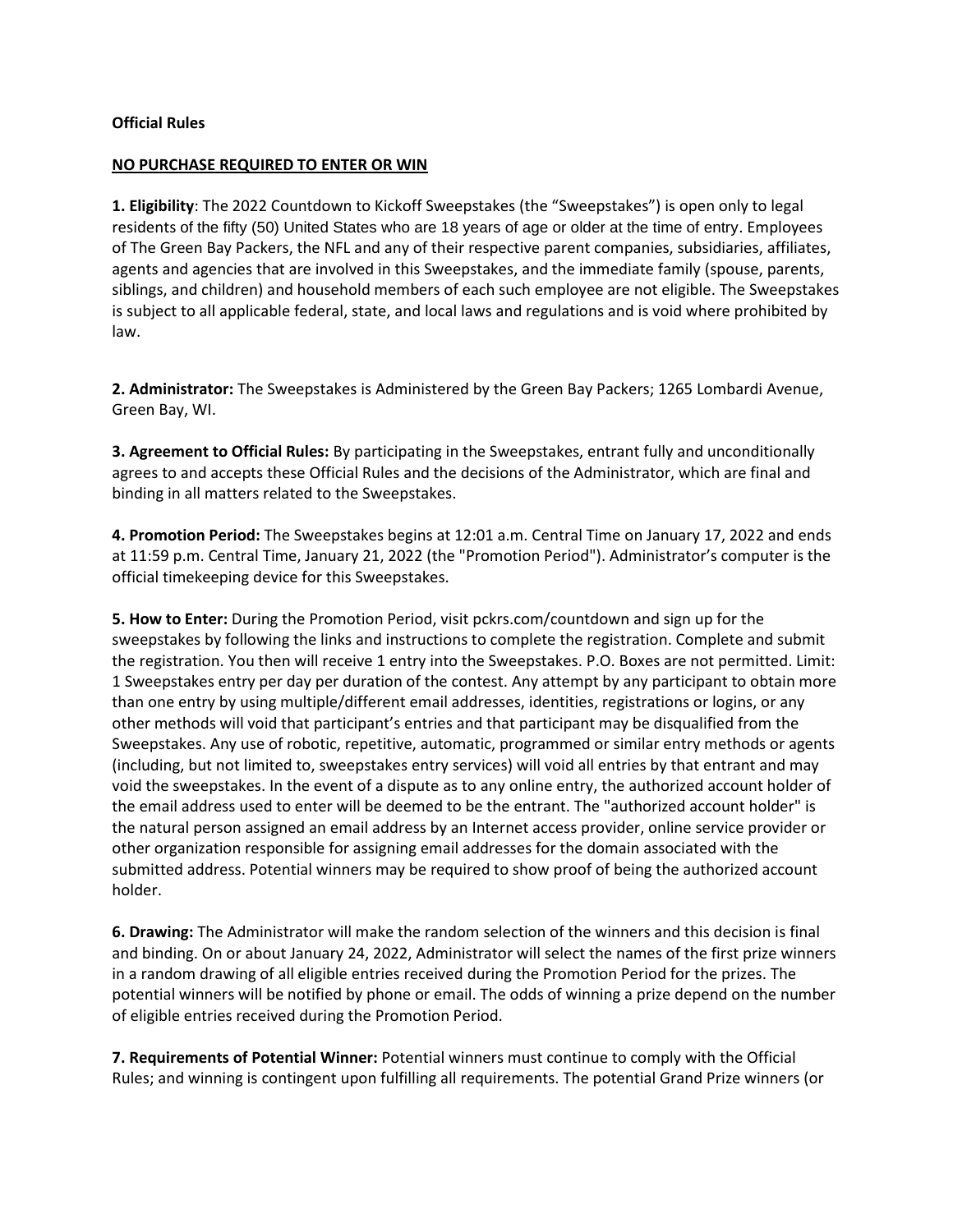parent/legal guardian if guest(s) is/are a minor in his/her state of residence) (each) will be required to sign and return to Administrator, by February 1, 2022: an Affidavit of Eligibility, Liability and Publicity Release (except where prohibited) in order to claim his/her prize and to fulfill any such other requirements as determined by Administrator. If the potential Grand Prize winner fails to do so, he/she may be disqualified and forfeit the prize. In the event that a potential winner is disqualified for this and/or any other reason, if time permits, Administrator will select an alternate potential winner in a random drawing from among all remaining eligible entries, up to 3 alternates. If the alternate potential winners are disqualified, the prize will not be awarded.

## **8. Prize:**

**5 Days:** One (1) Grand Prize Winners will receive one (1) Green Bay Packers Custom jersey. Approximate Retail Value: \$129.95. One (1) Second Place Winner will receive one (1) Packers Pro Shop \$25 gift card. Approximate Retail Value: \$25.00.

**4 Days:** One (1) Grand Prize Winner will receive one (1) Packers Round Travel Table. Approximate Retail Value: \$99.95. One (1) Second Place Winner will receive one (1) Packers Pro Shop \$25 gift card. Approximate Retail Value: \$25.00.

**3 Days:** One (1) Grand Prize Winner will receive one (1) Packers Pro Shop Sweatshirt and hat of Choice**.**  Approximate Retail Value: \$150.00. One (1) Second Place Winner will receive one (1) Packers Pro Shop \$25 gift card. Approximate Retail Value: \$25.00.

**2 Days:** One (1) Grand Prize Winner will receive one (1) Autographed Helmet. Approximate Retail Value: \$150.00. One (1) Second Place Winner will receive one (1) Packers Pro Shop \$25 gift card. Approximate Retail Value: \$25.00.

**1 Days:** One (1) Grand Prize Winner will receive one (1) Packers Signature Shoulder Bag. Approximate Retail Value: \$119.99. One (1) Second Place Winner will receive one (1) Packers Pro Shop \$25 gift card. Approximate Retail Value: \$25.00.

No substitution, exchange or transfer of prize by winners. Administrator reserves the right to substitute any prize for one of equal or greater value. The prize winner is responsible for all taxes and fees associated with prize receipt and/or use. Winner is responsible for any and all local, state and/or federal taxes, as well as any other costs and expenses not specified herein, including, without limitation, ground transportation, meals, beverages, activities, purchases, incidentals, telephone calls or other personal expenses, extra hotel fees, or other hotel charges incurred. Prize may not be used in conjunction with any other discount or promotion. Other restrictions, conditions and limitations may apply. Due to current events, fulfillment/shipment of prizing may be delayed.

**9. Publicity:** Except where prohibited, participation in the Sweepstakes constitutes entrant's consent for Administrator and its designees to use entrant's name, likeness and state of residence for promotional purposes in any media without further consideration.

**10. General Conditions:** In the event that the operation, security, or administration of the Sweepstakes is impaired in any way for any reason, including, but, not limited to, fraud, virus or other technical problem, the Administrator may, in its sole discretion, either: (a) suspend the Sweepstakes to address the impairment and then resume the Sweepstakes in a manner that best conforms to the spirit of these Official Rules; or (b) cancel the Sweepstakes and award the prizes in a random drawing from among all eligible entries received up to the time of the impairment. The Administrator reserves the right in their sole discretion to disqualify any individual they find to be tampering with the entry process or the operation of the Sweepstakes or to be acting in violation of these Official Rules or any other promotion, or in an unsportsmanlike or disruptive manner. Any attempt by any person to undermine the legitimate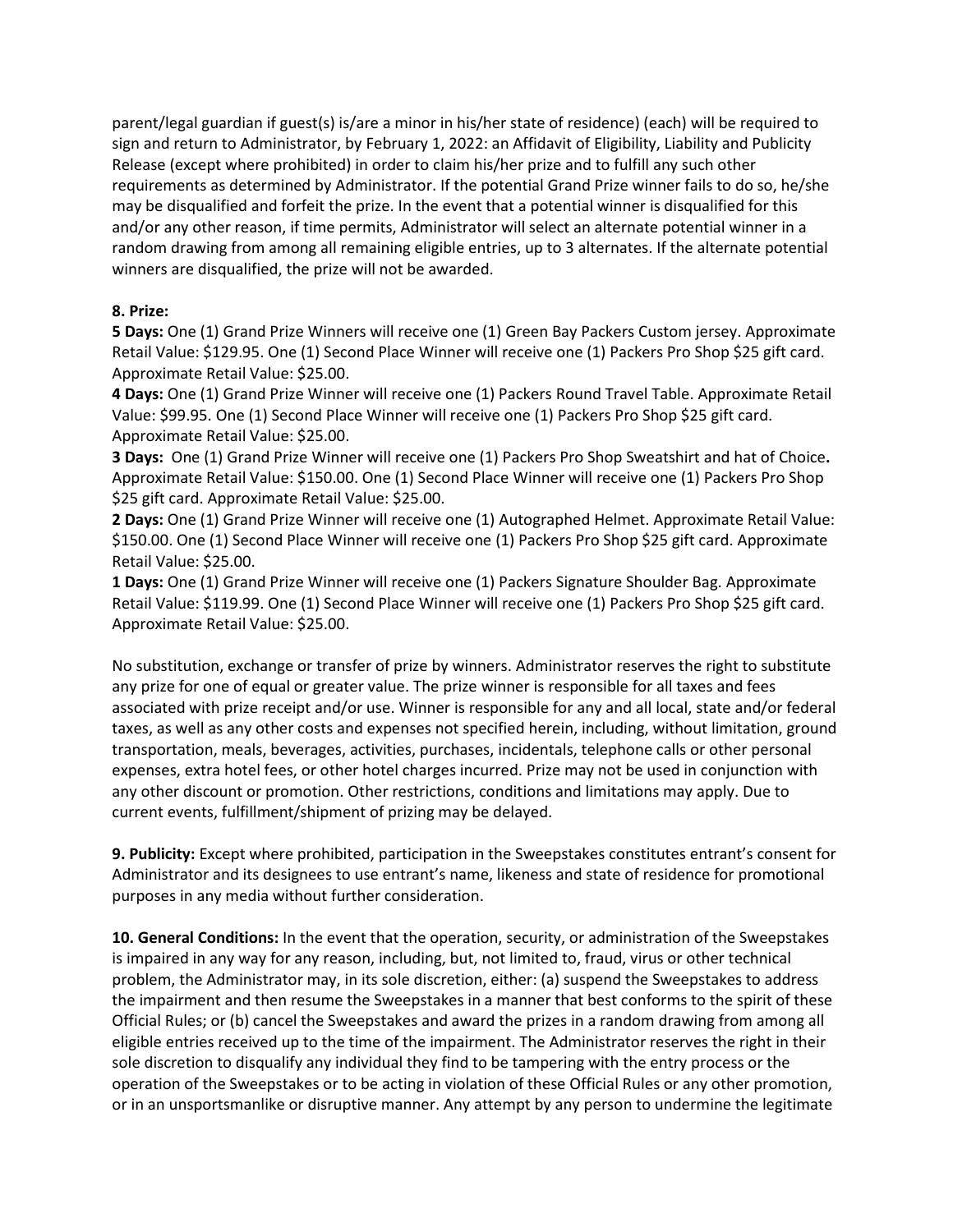operation of the Sweepstakes may be a violation of criminal and civil law, and, should such an attempt be made, the Administrator reserves the right to seek damages from any such person to the fullest extent permitted by law. The Administrator's failure to enforce any term of these Official Rules shall not constitute a waiver of that provision. Not responsible for lost, late, delayed, incomplete, entries not received by the entry deadline, interrupted or unavailable network, server or other connections, miscommunications, failed telephone, computer hardware or software, and other technical errors or failures of any kind, including any injury or damage to any person's computer related to or resulting from participating in or experiencing any materials in connection with the Promotion; unauthorized human intervention; failed, incomplete, garbled, jumbled or delayed computer transmissions or other errors of any kind, whether human, mechanical or electronic, that may limit a user's ability to participate in the Promotion, including without limitation, the incorrect or inaccurate capture of entry information online regardless of cause. Any use of robotic, automatic, programmed or like entry methods will void all entries affected by such methods and be deemed tampering. Administrator reserves the right to prohibit the participation of an individual if fraud or tampering is suspected, or if the individual fails to comply with any requirement of participation as stated herein or with any provision in these Official Rules.

Internet caution: any attempt by an individual to deliberately damage any web site or undermine the legitimate operation of this promotion is a violation of criminal and civil laws, and should such an attempt be made, Administrator reserves the right to seek damages from any such individual to the fullest extent of the law. Administrator reserves the right to cancel or modify the Promotion if fraud, misconduct or technical failures destroy the integrity of the Promotion or if a computer virus, bug, or other technical problem corrupts the administration, security, or proper administration of the program as determined by the Administrator in their sole discretion.

In the event of termination of the promotion, a notice will be posted online and the random drawing will be conducted from among all eligible entries received prior to the time of termination. In the event a dispute arises regarding specific individual entitled to receive prize, entry will be declared made by the "authorized e-mail account holder" is defined as the natural person who is assigned to an e-mail address by an Internet access provider, online service provider or other organization (e.g., business, educational institution, etc.) that is responsible for assigning e-mail addresses for the domain associated with the submitted e-mail address. Participant may be requested to provide Administrator with proof that the participant is the authorized e-mail account holder of the e-mail address associated with the account/submission. Proof of submitting entries will not be deemed to be proof of receipt by Administrator. No substitution, cash redemption or transfer of prize by winner permitted. All federal, state and local taxes are the sole responsibility of winner. All federal, state and local laws and regulations apply. Return of any prize/prize notification as undeliverable may result in disqualification and an alternate winner may be selected, timer permitting.

Acceptance of prize constitutes permission to the Administrator and its partners to use winner's name and/or likeness for purposes of advertising and trade without further compensation, unless prohibited by law. By accepting prize, winner agrees to release and hold Administrator, the NFL Entities (as defined below), the promotional partners and each of their respective directors, officers, employees and assigns, harmless against any and all claims, damages, losses, expenses and liability arising out of use/acceptance of prize. Entrants assume all liability for any injury or damage caused, or claimed to be caused, by participation in this promotion or use or redemption of any prize. By participating in this promotion, entrants agree to be bound by the Official Rules and the decisions of the Administrator. Administrator and its promotional partners are not responsible for any typographical or other error in the printing, the offering or the announcement of any prize or in the administration of the promotion.